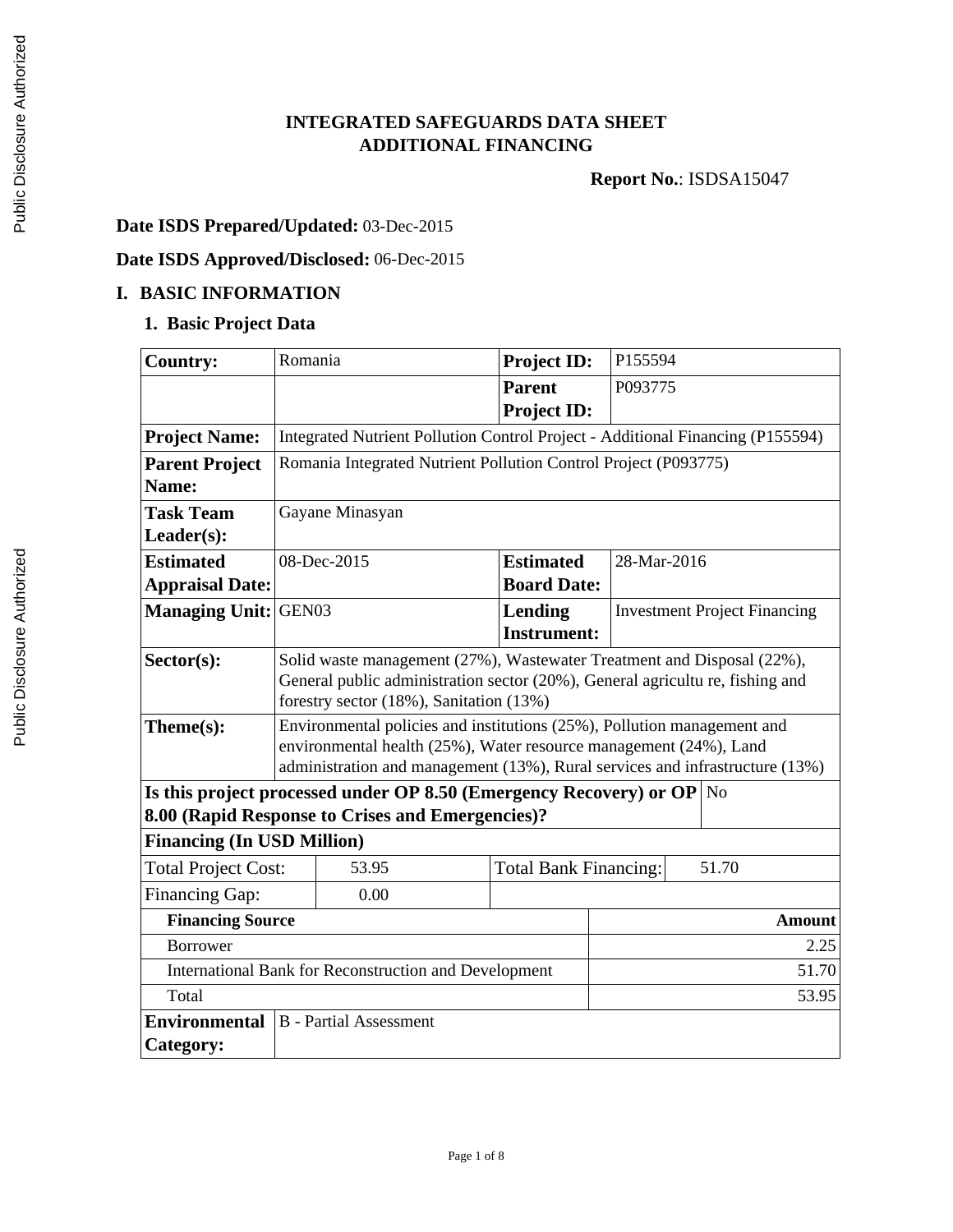| Is this a | No |
|-----------|----|
| Repeater  |    |
| project?  |    |

## **2. Project Development Objective(s)**

#### **A. Original Project Development Objectives – Parent**

To support the Government of Romania to meet the EU Nitrates Directive requirements by (a) reducing nutrient discharges to water bodies, (b) promoting behavioral change at the commune level, and (c) strengthening institutional and regulatory capacity.

#### **B. Proposed Project Development Objectives – Additional Financing (AF)**

The overall development objective of the project is to support the Government of Romania towards meeting EU Nitrate Directive requirements at national scale.

## **3. Project Description**

The proposed Additional Financing would finance the costs associated with the scale-up of the current Integrated Nutrient Pollution Control Project (INPCP) (P093775) nationwide. It will comprise the following four components, which are largely the same as in the INPCP with slight modifications:

• Component 1 - Local Commune Investment Fund:

This component will provide support for effective investments and management practices to reduce nutrient pollution from agricultural, livestock and human sources.

This component builds upon the experiences and lessons learned from the on-going INPCP and include support for a menu of investments focusing on manure collection and composting facilities, manure management, biogas production from animal waste and adoption of code of good agricultural practices in about 100 communes highly vulnerable to nitrate pollution in all 11 river basins in Romania.

The financial support provided within the Additional Financing will be demand-driven supported on competitive grounds, based on the beneficiary communities' requests and eligibility. The communes will propose sub-projects selected from a menu of investments based on agreed eligibility criteria and having the main objective to reduce water pollution with nutrients. The selection and approval of sub-projects will be done on a competitive basis, for eligible activities and applicants. A detailed Applicants' Guidelines for the Competitive Investment Program will be also developed to provide guiding principles and rules for its implementation at the local, regional and national levels, describing in detail the eligibility criteria, selection and award procedure. This component will support investments and management practices to reduce nutrient pollution from agricultural, livestock and human sources, such as:

- Building manure storage facilities;

- Building composting/biomass/pelleting stations;

- Providing necessary equipment for the manure storage/composting facilities;

 - Building small scale sewage networks and wastewater treatment plants for communities that already implemented measures to mitigate the pollution with nutrients originating from agriculture, but where this is still imminent due to the households having non-septic tanks from which effluent leaks directly into the groundwater;

 - Buffer zones, pastures rehabilitation, tree planting and afforestation to improve the protection of water bodies.

A menu of customized eligible investments for nutrient pollution reduction will be available, including facilities for anaerobic digestion as co-generation installations/biogas stations using the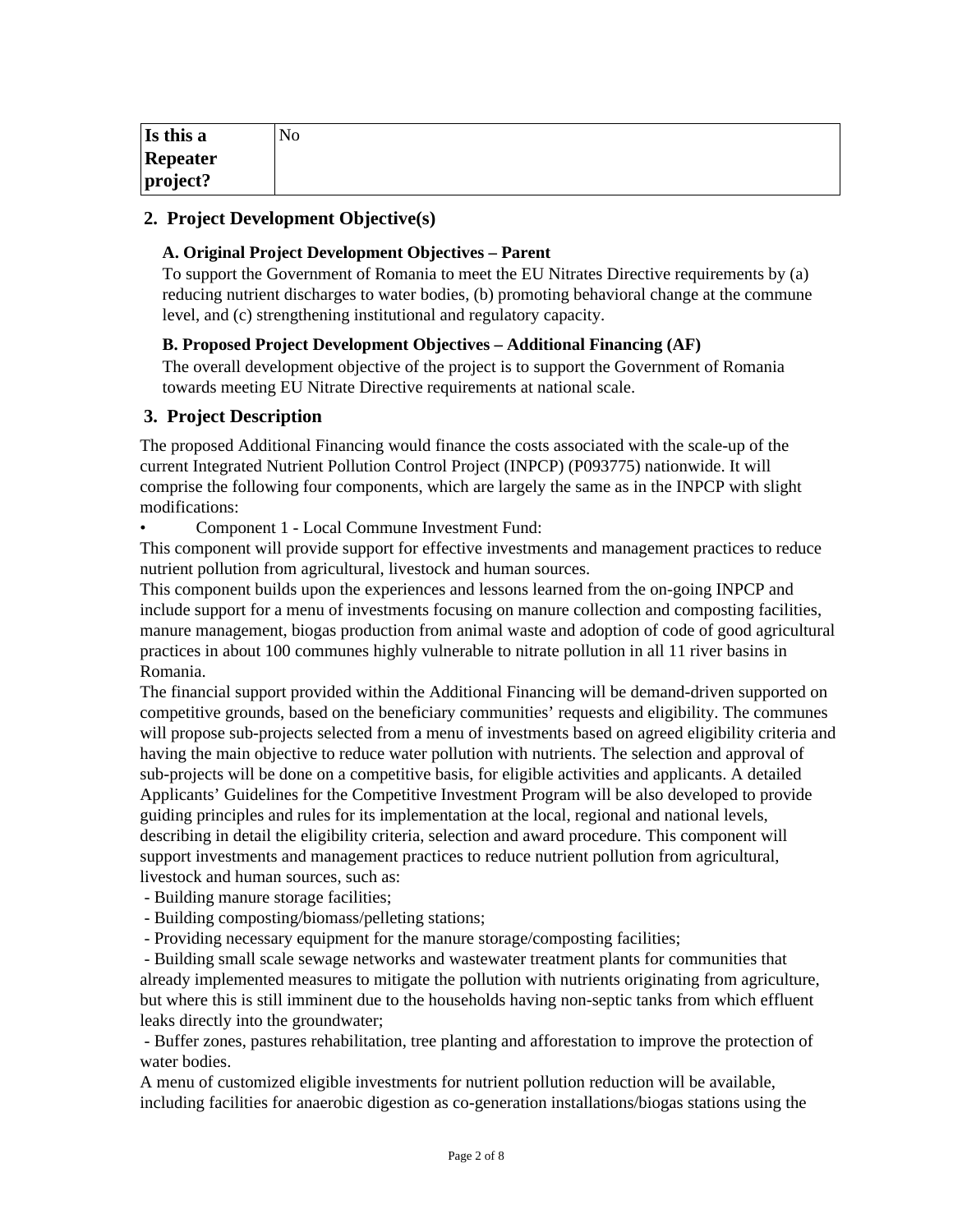animal waste as main source of energy.

• Component 2 - Institutional Strengthening and Capacity Building:

This component will support activities that aim to strengthen institutional capacity and coordination within relevant national and local governments, institutions, agencies and stakeholders for regulating, implementing, monitoring and reporting the EU Nitrate Directive requirements.

The project will contribute to building capacity by providing equipment, other required facilities and specialized training for MEWF, ANAR, MARD, Agriculture Payments and Intervention Agencies, National Environment Protection Agencies, Environmental Guard and Public Health Directorates, and selected Research Stations and County Offices for Soils and Agri-Chemistry. The project will support ANAR to increase the number of monitoring stations to meet the EU requirements to cover the entire national territory.

The local (county) Environmental Protection Agencies and local Public Health Directorates need training and equipment for fast and affordable testing of the nutrients' concentration in public wells that are used as drinking water source. This will help inform the concerned communities regarding their water supply quality and enforce restriction measures in case of polluted waters.

The Agriculture Payments and Intervention Agency and Environmental Guard need better procedures, regulating framework and training to report on the compliance by farmers of the Nitrate Directive requirements.

Support will be provided for the development of eight national knowledge and training hubs (one in each development region), as well as support for on-farm demonstrations, to improve compliance, adoption and control of code of good agricultural practices to reduce nutrient pollution.

## • Component 3 - Public Awareness, Training and Technical Assistance:

The continuity of the awareness campaign and its replication in other areas of the country is necessary. None of the activities proposed are new or different in their nature from those currently being implemented under INPCP. In addition to information provision under the public awareness campaign, the AF will provide some channels for direct citizen engagement (e.g., PMU contact information, Facebook, twitter). The opportunities for providing feedback, the analysis of such feedback and the report back to communities on its results, will be strengthened under the Additional Financing. The public awareness campaign and associated activities will reflect the needs and interests of different groups, such as Roma communities and gender groups. The surveys on knowledge, attitudes and behavior will be expanded to allow for qualitative data collection and the consolidated results of the surveys will be shared with participating communities in a user friendly format. Participating municipalities will be requested to provide summaries of public consultation, including the feedback received and the responses provided.

One objective of this component will be to promote the financial instruments that will be available within the AF to potential beneficiaries. This objective will be reached through face-to-face meetings, where the beneficiaries will find out about the Calls for Proposals sessions and will be taught how to prepare their proposals in order to be eligible.

#### • Component 4 - Project Management:

The Additional Financing Project will be implemented by the existing PMU located within the MEWF, enhanced with specialists in evaluation and selection of sub-projects proposals. While the beneficiaries will have a more active role in the sub-projects proposals and implementations, the PMU will have an extended role in providing information regarding the project and monitoring all project's activities, as well as ensuring the coordination of all interventions aimed at implementing the Nitrates Directive. This will involve a revision of the PMU procedures for clarifying the coordination mechanism between PMU, the beneficiaries and other institutions involved in the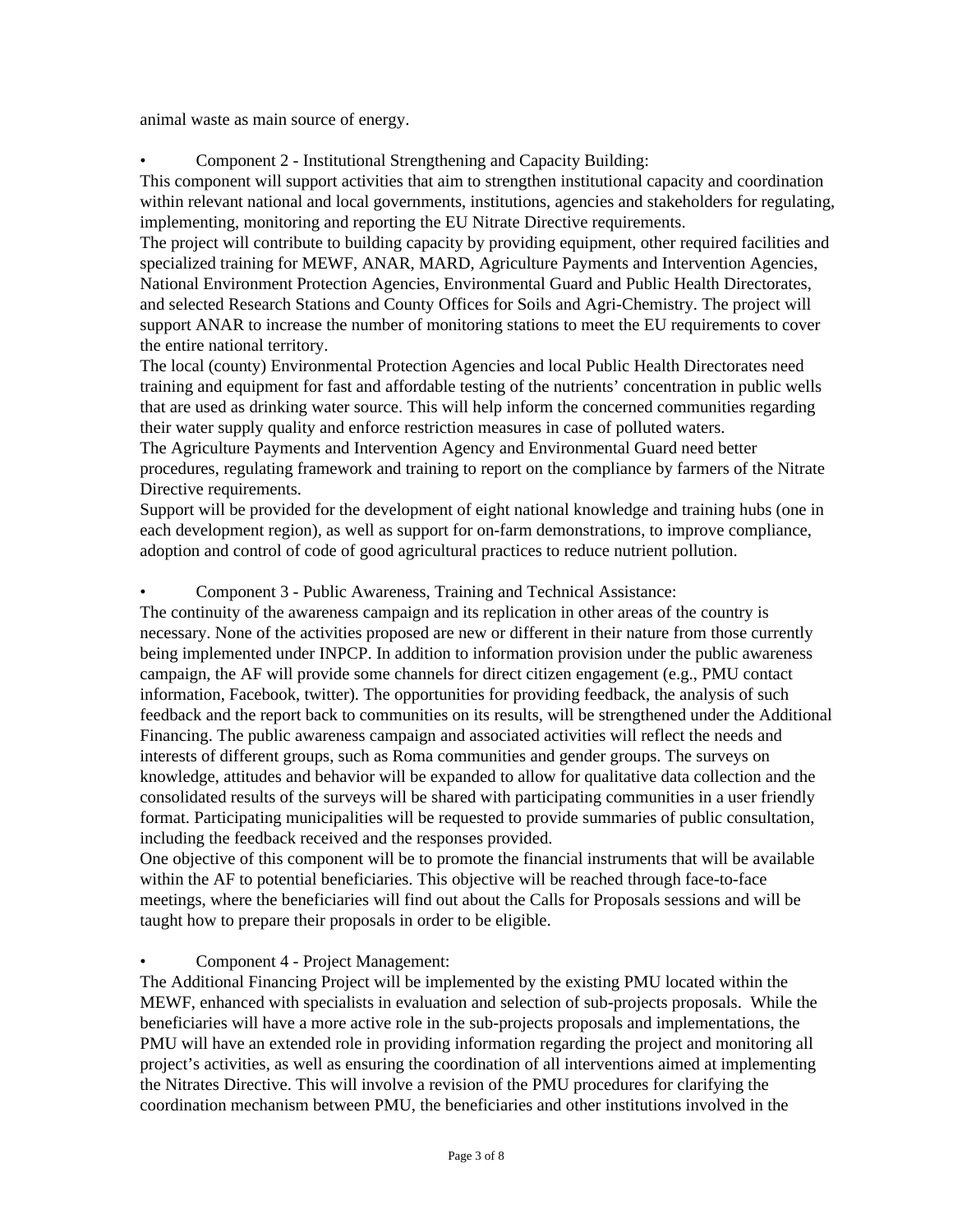implementation of the ND.

## **4. Project location and salient physical characteristics relevant to the safeguard analysis (if known)**

The proposed AF would finance the costs associated with the scale-up of the current project nationwide, and mainly through Component 1 will provide support for effective investments and management practices to reduce nutrient pollution from agricultural, livestock and human sources. Approximately additional 100 communes highly vulnerable to nitrate pollution in all 11 river basins in Romania will be covered. The entire territory of Romania is located within the Black/Sea Danube Basin and therefore all water bodies are tributary to international waters. In addition, Romania agreed in 2013 to cover the entire territory under Water Framework Directive and Nitrate Directive compliance, thus posing additional challenges for the responsible authorities. Targeted communes are located in highly vulnerable to nitrate pollution areas, and many of these are near waterways or have shallow groundwater tables. Therefore, the project activities aim to demonstrate practices which can improve local water quality.

## **5. Environmental and Social Safeguards Specialists**

Cesar Niculescu (GENDR) Rebecca Emilie Anne Lacroix (GSURR)

| <b>6. Safeguard Policies</b>           | <b>Triggered?</b> | <b>Explanation (Optional)</b>                                                                                                                                                                                                                                                                                                                                                                                                                                                                                                                                                                                                                                                                                                                                                                                                                                                                                                                                                                                                                                                                                                                                                                                                                                                                                                                                                                                                                                                             |
|----------------------------------------|-------------------|-------------------------------------------------------------------------------------------------------------------------------------------------------------------------------------------------------------------------------------------------------------------------------------------------------------------------------------------------------------------------------------------------------------------------------------------------------------------------------------------------------------------------------------------------------------------------------------------------------------------------------------------------------------------------------------------------------------------------------------------------------------------------------------------------------------------------------------------------------------------------------------------------------------------------------------------------------------------------------------------------------------------------------------------------------------------------------------------------------------------------------------------------------------------------------------------------------------------------------------------------------------------------------------------------------------------------------------------------------------------------------------------------------------------------------------------------------------------------------------------|
| Environmental<br>Assessment OP/BP 4.01 | Yes               | Effective measures have been put in place under the<br>INPCP to address and closely monitor the safeguards<br>issues. The Environmental Management Plan (EMP) from<br>the original project (INPCP) proved to be acceptable and<br>will be used for the AF as well. Required mitigation<br>measures for the project activities are standard and widely<br>used in construction practices. They are already well<br>prescribed in the EMP, which was prepared for the<br>original project. Since the new project will support the<br>same types of activities as under the original project it is<br>proposed that the exiting EMP is updated and applied also<br>for the AF. The updated EMP will be re-disclosed both<br>locally and on the Bank's InfoShop.<br>The EMP stipulates all contracts for construction works<br>will include requirements for implementation of the<br>specific measures as per EMP provisions and good<br>construction practices.<br>In addition to the overall project EMP which identifies the<br>range of issues expected, all sub-investments will require<br>an environmental approval from the local (county)<br>environmental protection agency.<br>The Project is expected to have limited negative<br>environmental and social impacts, as physical works will<br>be undertaken to only construct local, small-scale<br>facilities.<br>The long-term environmental impacts anticipated are<br>positive and linked to the overall project development |
|                                        |                   |                                                                                                                                                                                                                                                                                                                                                                                                                                                                                                                                                                                                                                                                                                                                                                                                                                                                                                                                                                                                                                                                                                                                                                                                                                                                                                                                                                                                                                                                                           |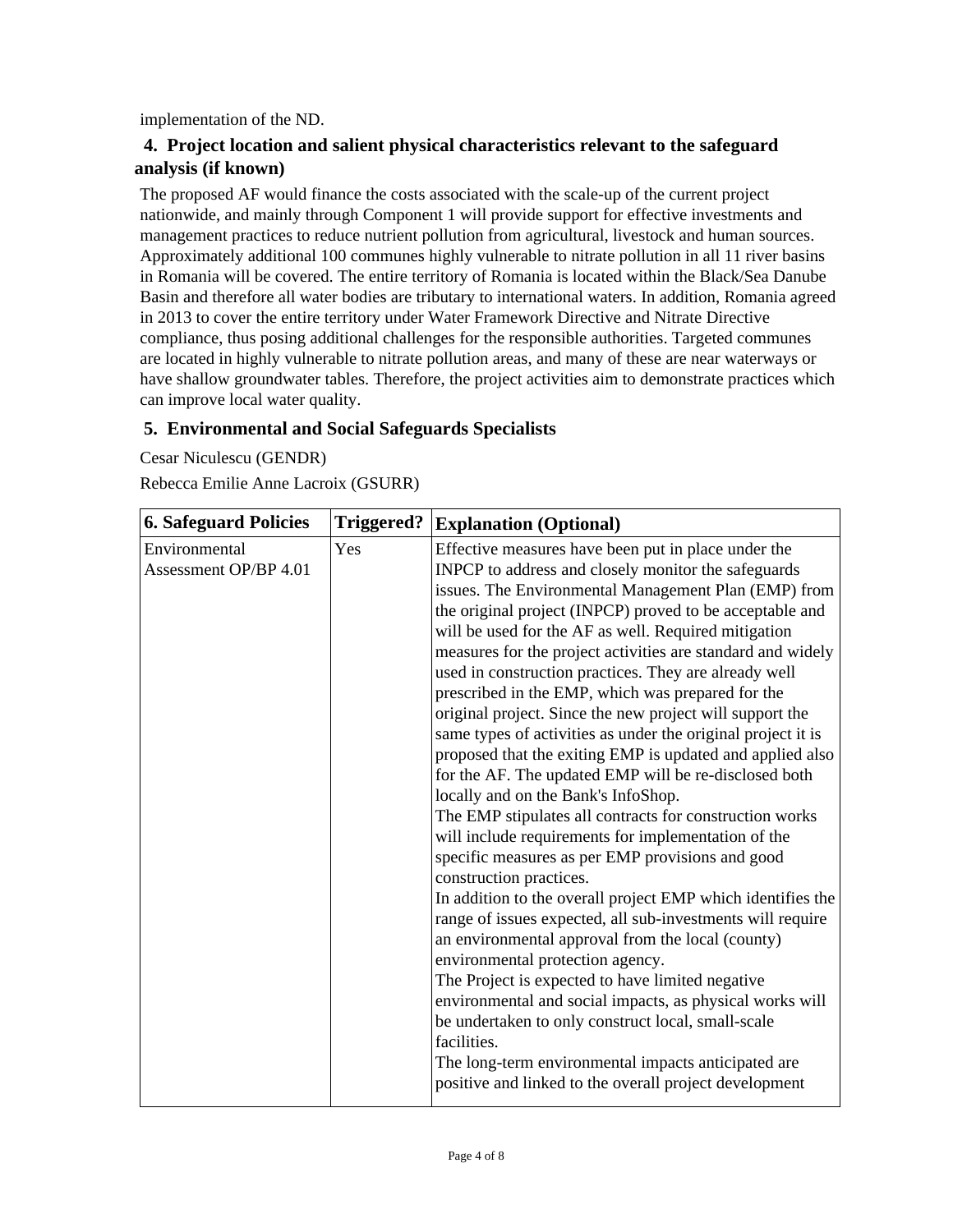|                                                   |                | objective to reduce nutrients in surface and ground water<br>bodies.                                                                                                                                                                                                                                                                                                                                                                                                                                                                                                                                                                                                                                                                                                                                                                                                                                                                                                                                                                                                                                                                                                                                         |
|---------------------------------------------------|----------------|--------------------------------------------------------------------------------------------------------------------------------------------------------------------------------------------------------------------------------------------------------------------------------------------------------------------------------------------------------------------------------------------------------------------------------------------------------------------------------------------------------------------------------------------------------------------------------------------------------------------------------------------------------------------------------------------------------------------------------------------------------------------------------------------------------------------------------------------------------------------------------------------------------------------------------------------------------------------------------------------------------------------------------------------------------------------------------------------------------------------------------------------------------------------------------------------------------------|
| <b>Natural Habitats OP/BP</b><br>4.04             | No             |                                                                                                                                                                                                                                                                                                                                                                                                                                                                                                                                                                                                                                                                                                                                                                                                                                                                                                                                                                                                                                                                                                                                                                                                              |
| Forests OP/BP 4.36                                | No             |                                                                                                                                                                                                                                                                                                                                                                                                                                                                                                                                                                                                                                                                                                                                                                                                                                                                                                                                                                                                                                                                                                                                                                                                              |
| Pest Management OP 4.09                           | N <sub>o</sub> |                                                                                                                                                                                                                                                                                                                                                                                                                                                                                                                                                                                                                                                                                                                                                                                                                                                                                                                                                                                                                                                                                                                                                                                                              |
| Physical Cultural<br>Resources OP/BP 4.11         | No             | Although this safeguard will not be triggered, the<br>environmental screening process will screen for the<br>presence of physical cultural resources. In addition,<br>chance find procedures will be included in all works<br>contracts.                                                                                                                                                                                                                                                                                                                                                                                                                                                                                                                                                                                                                                                                                                                                                                                                                                                                                                                                                                     |
| Indigenous Peoples OP/<br><b>BP</b> 4.10          | No             |                                                                                                                                                                                                                                                                                                                                                                                                                                                                                                                                                                                                                                                                                                                                                                                                                                                                                                                                                                                                                                                                                                                                                                                                              |
| <b>Involuntary Resettlement</b><br>OP/BP 4.12     | No             | The proposed investments will continue to take place<br>exclusively on municipally owned land. Robust screening<br>mechanisms are in place to avoid impacts covered under<br>OP 4.12 pertaining to formal or informal users. The Guide<br>for Applicants, Concept Note and Full Applications to be<br>used by participating municipalities include a description<br>of status and current uses of the land (including for tree<br>planting) to ensure impacts covered under OP 4.12 are<br>avoided.                                                                                                                                                                                                                                                                                                                                                                                                                                                                                                                                                                                                                                                                                                          |
| Safety of Dams OP/BP<br>4.37                      | No             |                                                                                                                                                                                                                                                                                                                                                                                                                                                                                                                                                                                                                                                                                                                                                                                                                                                                                                                                                                                                                                                                                                                                                                                                              |
| Projects on International<br>Waterways OP/BP 7.50 | Yes            | The project will support activities that take place on trans-<br>boundary waterways as defined in OP 7.50. (i.e. the whole<br>territory of Romania drains into the Black Sea and<br>Danube River Basins). It is anticipated that investments<br>will not (i) cause appreciable harm to the other riparian as<br>it will not adversely change the quality or quantity of<br>water flows, and (ii) it will not be appreciably harmed by<br>the other riparian possible water use. The Project will<br>serve existing populations that are already consuming<br>water from the same river basins. There will be no<br>increase in water abstraction or consumption, no new<br>agro-processing facilities which may involve intake of<br>water from the Danube River or its tributaries funded<br>under the Project. . Exception to the notification<br>requirements of OP 7.50 has been granted because the<br>proposed activities do not attempt to modify waterways<br>nor significantly increase water abstraction volumes,<br>leaving the water rights of other riparian countries<br>unaffected. On the contrary, in terms of the "potential<br>pollution" issue, the project activities are designed to a |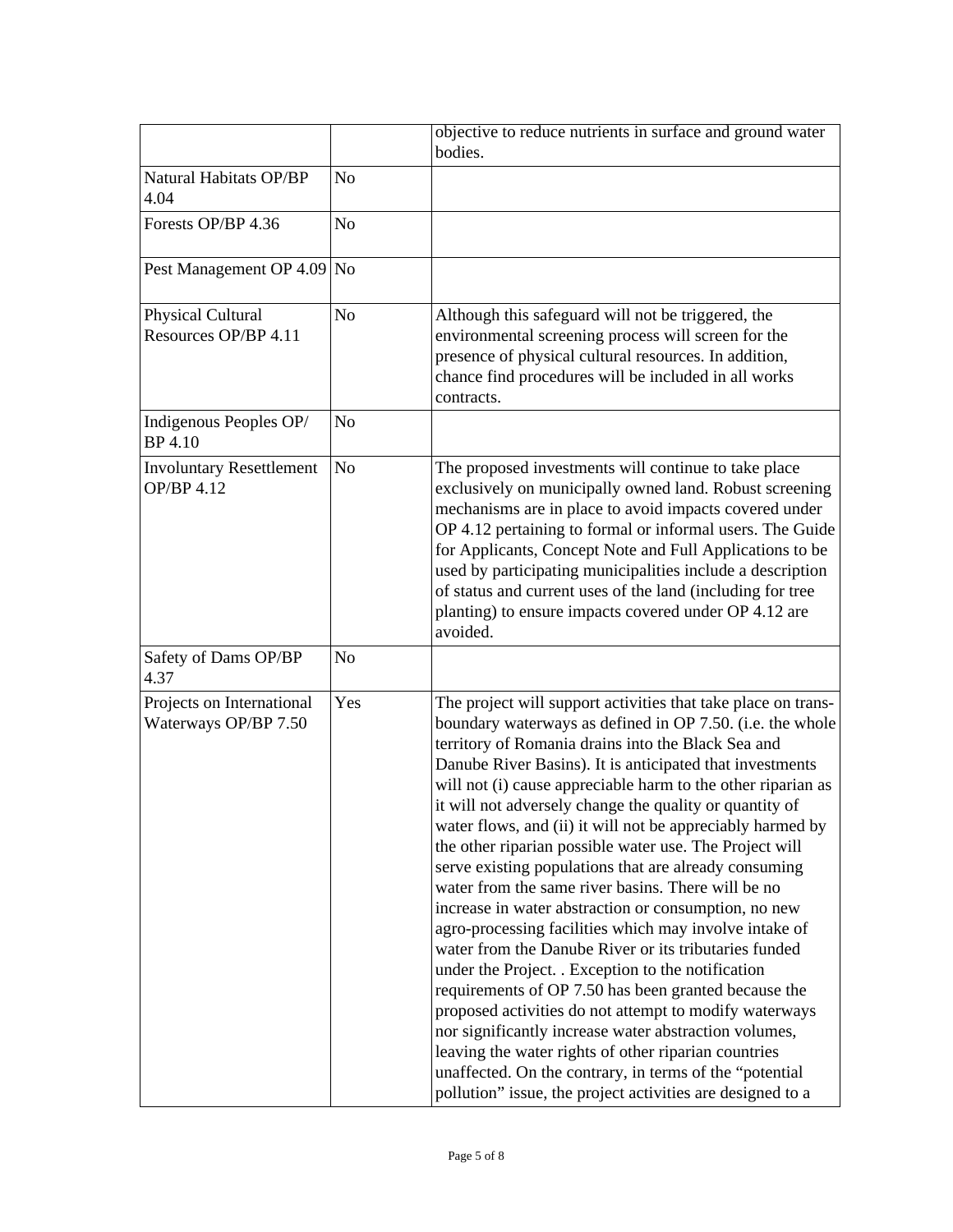|                                          |                | betterment of the quality of their waters. Also, in terms of<br>the "use of" issue, the project investments will involve<br>separating, proper storing and recycling of animal waste<br>so that its discharge into the water bodies that drain into<br>the Danube River or the Danube River itself is reduced.<br>Animal waste treatment facilities funded under the project<br>will not involve any intake of river water. |
|------------------------------------------|----------------|-----------------------------------------------------------------------------------------------------------------------------------------------------------------------------------------------------------------------------------------------------------------------------------------------------------------------------------------------------------------------------------------------------------------------------|
| Projects in Disputed<br>Areas OP/BP 7.60 | N <sub>0</sub> |                                                                                                                                                                                                                                                                                                                                                                                                                             |

## **II. Key Safeguard Policy Issues and Their Management**

## *A. Summary of Key Safeguard Issues*

#### **1. Describe any safeguard issues and impacts associated with the proposed project. Identify and describe any potential large scale, significant and/or irreversible impacts:**

The project has no significant and/or irreversible impact. Its only minor impact will be temporary nuisances resulting from construction activities, and may include: (i) increased pollution due to construction waste; (ii) generation of dust, noise, and vibration due to the movement of construction vehicles and machinery; (iii) associated risks due to improper disposal of construction waste, or minor operational or accidental spills of fuel and lubricants from the construction machinery; (iv) improper reinstatement of construction sites upon completion of works. All these potential environmental impacts are readily identifiable, small in scale, and minimal in impact and can be effectively prevented, minimized, or mitigated by including into the work contracts specific measures to be taken by contractors. The project design aims to have a positive effect on the environment as measured by improved water quality.

Since the project supported activities will take place on transboundary waterways, OP 7.50, will be triggered. However, project interventions are not expected to adversely affect water quality or quantity to downstream riparian states. It is anticipated that activities will not (i) cause appreciable harm to the other riparian states as it will not adversely change the quality or quantity of water flows, and (ii) will not be appreciably harmed by other riparian states possible water use. Exception to the notification requirements of OP 7.50 has been granted, because the proposed activities do not attempt to modify waterways nor significantly increase water abstraction volumes, leaving the water rights of other riparian countries unaffected.

## **2. Describe any potential indirect and/or long term impacts due to anticipated future activities in the project area:**

Anticipated long-term environmental impacts would be positive and are linked to the overall goad of reducing nutrients in surface and ground water bodies.

**3. Describe any project alternatives (if relevant) considered to help avoid or minimize adverse impacts.**

N.A.

**4. Describe measures taken by the borrower to address safeguard policy issues. Provide an assessment of borrower capacity to plan and implement the measures described.**

Similar to the original project, the actual project is qualified as Category B, and triggers the same safeguards: OP 4.01 (Environmental assessment), and OP 7.50 (Projects on International Waterways). The required mitigation measures for the project activities are standard and widely used in construction practices. They are already well prescribed in the Environmental Management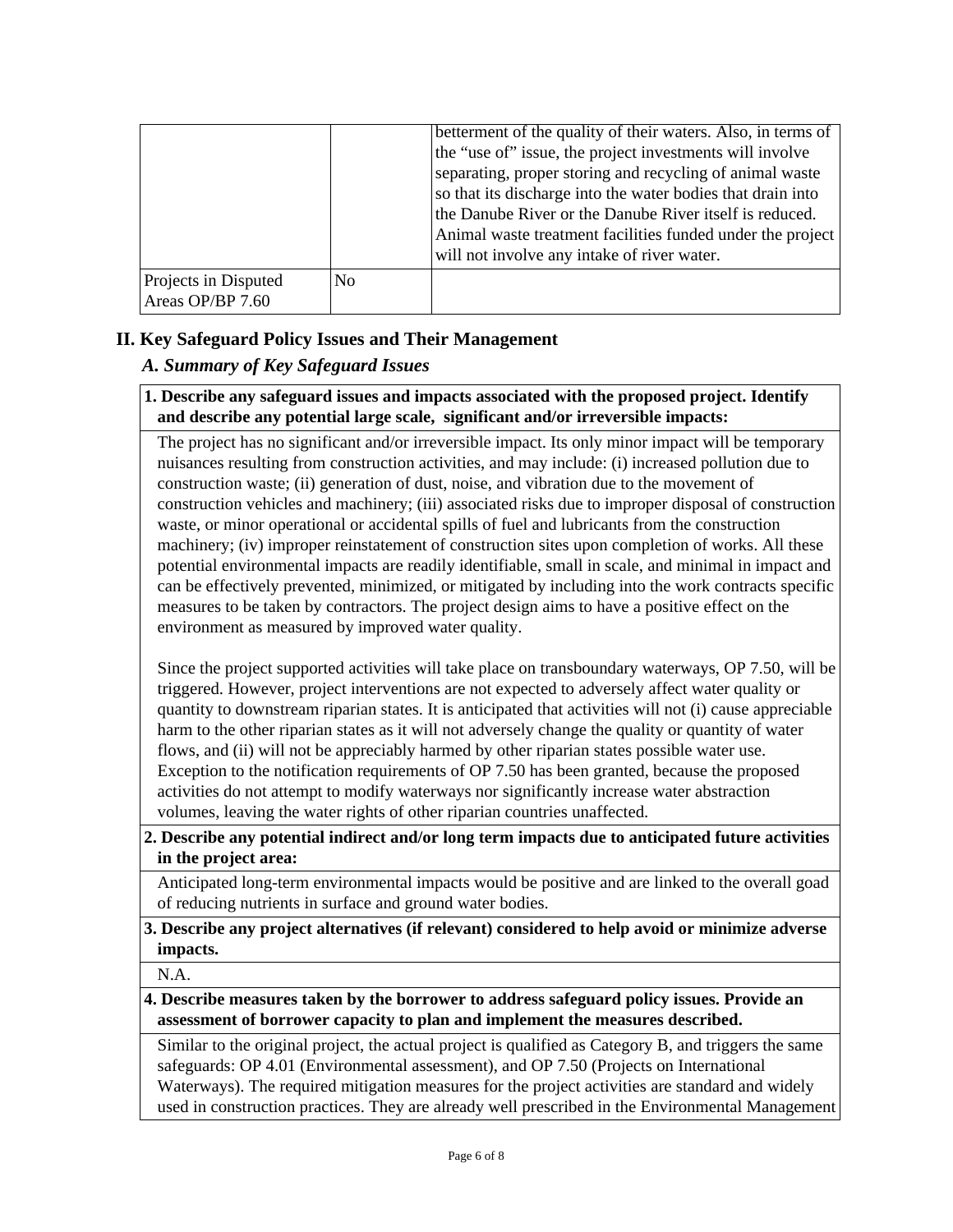Plan (EMP), which was prepared for the initial project. Since the new project will support the same types of activities as under the initial project it is proposed that the exiting EMP is updated and applied also for the Additional Financing. The EMP stipulates that all contracts for construction works include requirements for implementation of specific measures as per EMP provisions and good construction practices.

Environmental issues including mitigation measures would be supervised periodically by the PMU M&E Staff supported by the technical support staff located in each of the Water Basin Directorates, and by specialized consultants. The local (county) environmental protection agency and water inspectorate would also be involved in supervision of construction works and operations. The project will rely on the Romanian laws (fully aligned with the EU environmental acquis) governing the process for environmental permitting and review.

The implementing agency (Ministry of Environment, Waters and Forests through the Project Management Unit (PMU) is responsible for project preparation and implementation. The PMU has built a positive track record in safeguards monitoring and compliance throughout implementation of the original project. The PMU will carry out project implementation in close cooperation with participating communes and key counterparts and will be responsible for managing the implementation of the project, including continuous monitoring and evaluation, control of safeguards compliance, as well as routine communications with the World Bank.

**5. Identify the key stakeholders and describe the mechanisms for consultation and disclosure on safeguard policies, with an emphasis on potentially affected people.**

Key stakeholders are commune residents/farmers, local commune administrations, and county administrations who are responsible for the promotion of investments to help improve environmental conditions and raising awareness of the local population on behavior change. During sub-projects preparation consultations will be conducted in the respective participating communes. In addition, the PMU will carry out public consultations with groups that may be impacted by subprojects before finalization of site-specific EMP. These groups are usually represented by those who live near construction site, as well as by representatives of local NGOs, and other stakeholders. PMU will conduct at least one public consultation with groups affected by the activity prior to completion of the individual, site-specific EMPs.

#### *B. Disclosure Requirements*

| <b>Environmental Assessment/Audit/Management Plan/Other</b>                                                                                                                                                          |             |  |  |
|----------------------------------------------------------------------------------------------------------------------------------------------------------------------------------------------------------------------|-------------|--|--|
| Date of receipt by the Bank                                                                                                                                                                                          | 30-Nov-2015 |  |  |
| Date of submission to InfoShop<br>$07 - Dec - 2015$                                                                                                                                                                  |             |  |  |
| For category A projects, date of distributing the Executive<br>Summary of the EA to the Executive Directors                                                                                                          | 1111        |  |  |
| "In country" Disclosure                                                                                                                                                                                              |             |  |  |
| Romania                                                                                                                                                                                                              | 04-Dec-2015 |  |  |
| <i>Comments:</i> Disclosed on the MEWF-INPCP website                                                                                                                                                                 |             |  |  |
| If the project triggers the Pest Management and/or Physical Cultural Resources policies, the<br>respective issues are to be addressed and disclosed as part of the Environmental Assessment/<br><b>Audit/or EMP.</b> |             |  |  |
| If in-country disclosure of any of the above documents is not expected, please explain why:                                                                                                                          |             |  |  |